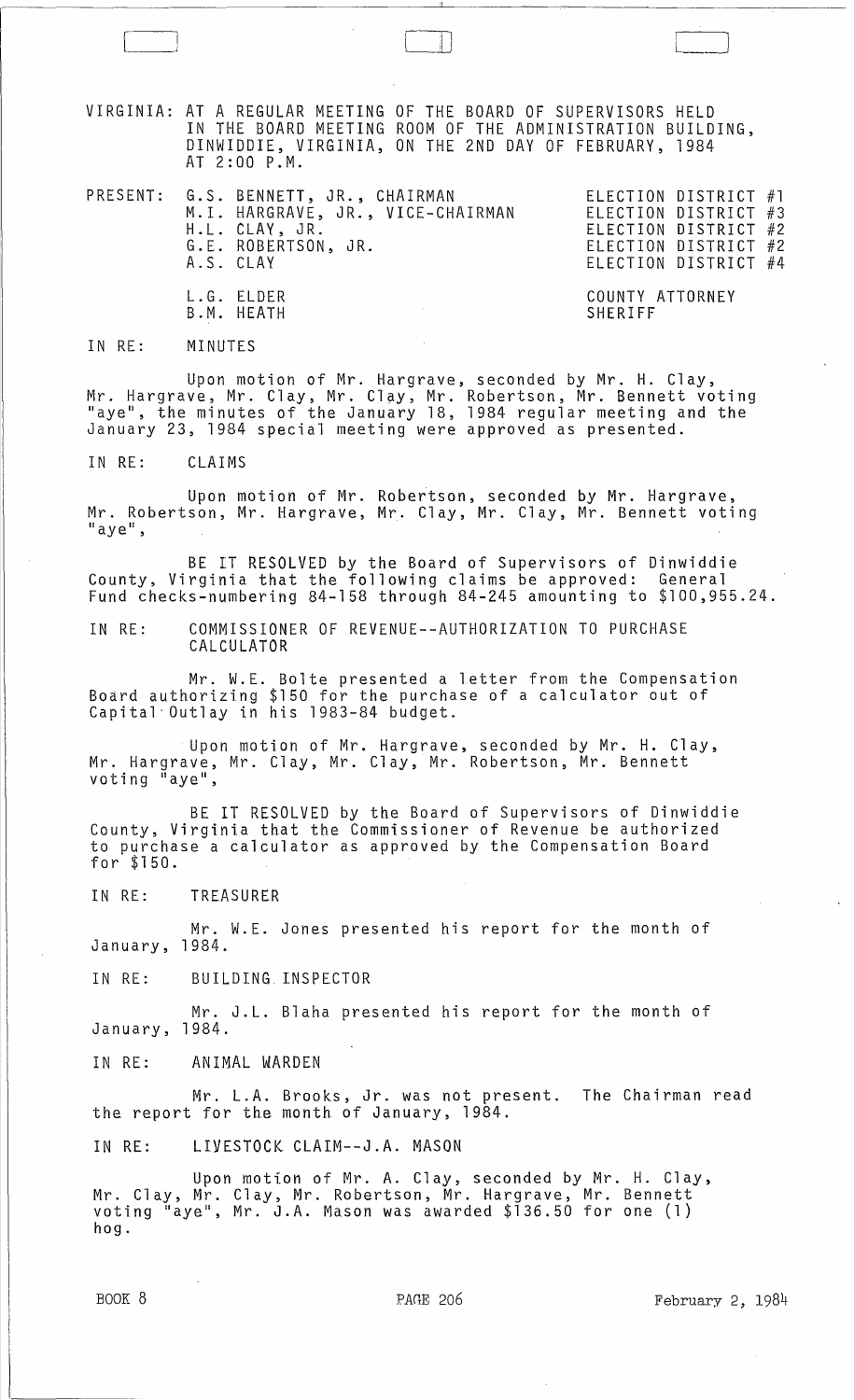IN RE: VIRGINIA DEPARTMENT OF HIGHWAYS & TRANSPORTATION

Mr. MacFarland Neblett, Resident Engineer, and Mr. Harold Dyson, Assistant Resident Engineer, Va. Dept. of Highways and Transportation, appeared before the Board to answer any questions they might have:

**1.** Mr. Neblett advised the Board that industrial access road funds have been approved to extend Route 684 to the CCP Manufacturing Company located at the Airport Industrial Park. The estimated cost of the project is \$10,000 which consists basically of laying asphalt on the existing runway.

2. Mr. Neblett stated that the request for a speed limit reduction on Rt. 619 had been reviewed and a 25 MPH speed limit will be posted on Rt. 619 from 1/2 mile North of Rt. 679 to U.S. Rt. 1.

3. Mr. Robertson asked if there had been any word on the load limits on Rt. 601 and Rt. 1310. Mr. Neblett stated he had not heard anything at this point.

4. Mr. Clay asked about the traffic problem on Rt. 40 at Roberts· Fertilizer business. Mr. Neblett stated he did not have any information at this time, but he would check into it.

5. Mr. Bennett asked if the height requirements on the bridge at Rt. 672 had been changed. Mr. Neblett stated not to his knowledge. He added that in order to ask for and use Federal Highway Funds, the Highway Department cannot ask the railroad to put up any more money. However, that does not prevent the County from requesting assistance from the railroad. Mr. Hargrave asked if the State would guide the County in doing so. Mr. Neblett stated the railroad would certainly benefit because it would free them of maintenance and liability for the State to take over the bridge. Mr. Hargrave asked if the State would assist the County in making the request. Mr. Neblett indicated he would be glad to. The County Administrator stated that he and Mr. Neblett were in the process of arranging a meeting with the railroad to discuss this.

Mr. Robertson asked Mr. Neblett to contact the railroad again concerning repair of the bridge.

IN RE: SHERIFF--POLICE CAR BIDS

The County Administrator advised the Board that the state bids on police cars came in about \$400 under the lowest bid the County received. He indicated that the State had not had a chance to evaluate the bids; therefore, they did not have all the details needed to compare the cars. He stated that he and the Sheriff would like to sit down and evaluate the cars and would then proceed in the most economical manner for the County.<br>Sheriff Heath was present and indicated he and the County Admini-Sheriff Heath was present and indicated he and the County Admini-<br>strator would work it out. The County Administrator added they would advise the Board of their decision before making the purchase.

## IN RE: PAGERS FOR MAGISTRATES

مستد

The County Administrator stated that the plectrons that the magistrates are using have not been functioning properly he would like to purchase three (3) new pagers for them on state contract. The maximum cost would be approximately \$390 each.

Mr. Robertson asked what sophisticated equipment they would need to cost \$390 each. The County Administrator stated he would like to sit down with the magistrates and determine their needs first. Mr. Hargrave pointed out that they are changing the equipment all the time and suggested they investigate all types before making a purchase.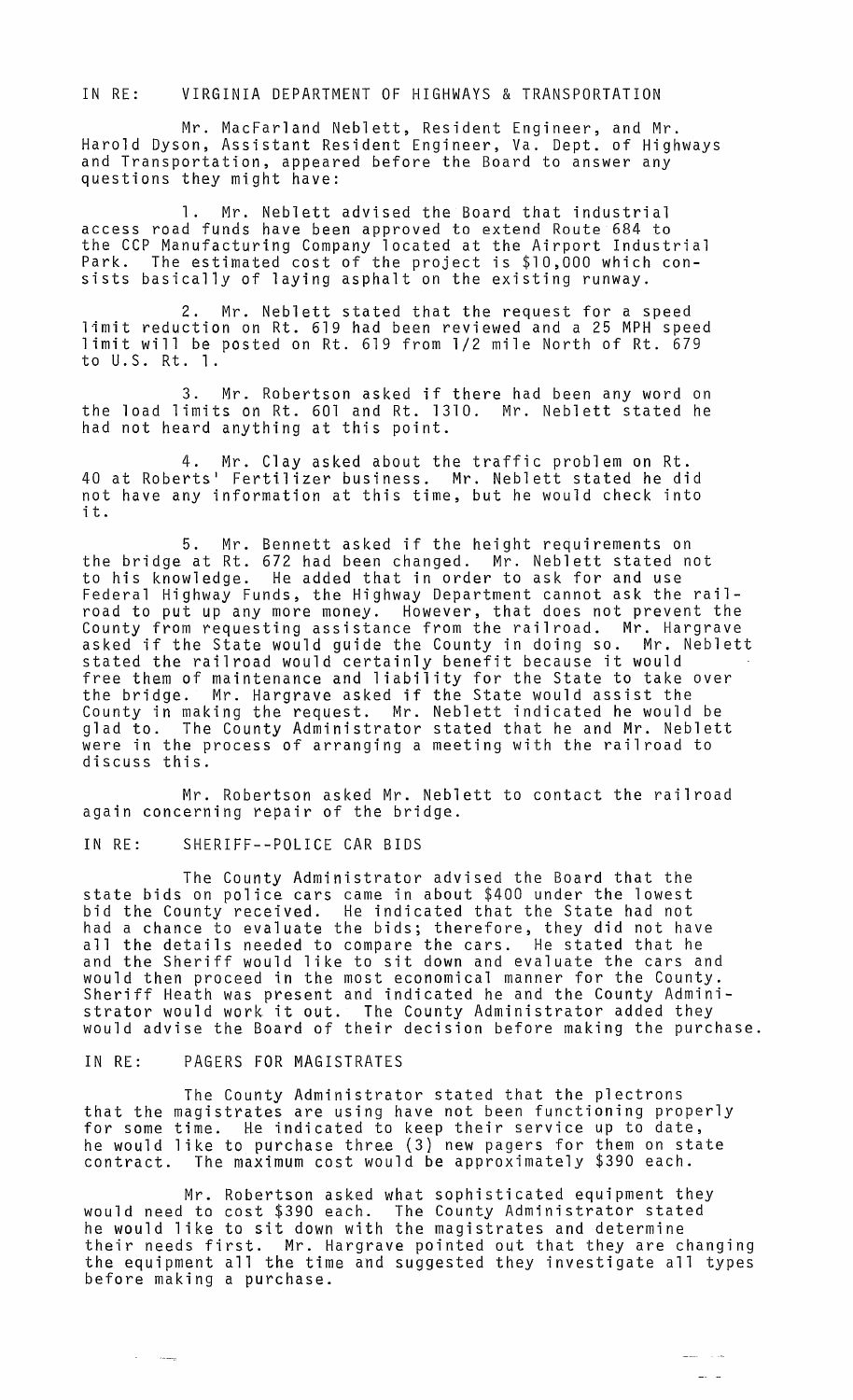Upon motion of Mr. Hargrave, seconded by Mr. Robertson, Mr. Hargrave, Mr. Robertson, Mr. Clay, Mr. Clay, Mr. Bennett voting "aye", the County Administrator was authorized to investigate and purchase three (3) pagers to upgrade the magistrates ' paging abilities.

[--j [~-

IN RE: LANDFILL EQUIPMENT REVIEW

Mr. John M. Loftis, Director of Sanitation, reviewed the present condition of' the Landfill vehicles, emphasizing his primary cancern is the vehicles used by the cleanup personnel.

The 1973 Kenworth truck is in fair condition. It has a rebuilt engine and is providing good service. It needs brakes and front springs for a cost of \$2,000. The cab is in bad shape and the trash body may need a floor, but he didn't expect it would in 1984 .

. 2. The 1974 Kenworth truck is in fair condition. The 2. The 1974 Kenworth truck is in fair condition. The<br>cab is in better shape than the 1973. It had an extensive overhaul three years ago and was converted to a straight transmission.

3. The 1981 Mack is in gaod shape. The body needs some welding and the radiator requires extensive work. The body is in good shape except for the packing cylinder which will cost approximately \$6,000 to \$7,000. It has been leaking constantly for the past year and a half.

4. One cleanup truck is a converted rescue squad truck with a stake body. He indicated the transmission and front end are in bad shape.

Mr. **H.** Clay pointed out that the Rescue Squad is disposing of an F250 truck with over 100,000.miles on,it but he did not know whether it had a rebuilt engine in it or not...

Mr. Robertson asked if he needed something before the new budget year. Mr. Laftis stated the cleanup truck could go. anytime and he needs guidance as to what to do.

The County Administrator stated the first pickup truck bought for the Landfill ,is also used as a substitute cleanup truck and for sending out two crews to clean up in the Spring and Summer. He indicated.that neither of the two trucks are reliable and he and Mr. Loftis need guidance, as, to, whether to look at something new, used or whether to, repair the trucks when they break dawn.

Mr. Loftis stated that he,has to send out two people on a cleanup crew to pick up large items, i.e. sofa or appliances and he had discussed getting an electric boom. He felt that would be more beneficial than a hydraulic tailgate and will run about \$2,000 to \$2500.

Mr. Bennett asked. Mr. Loftis haw his budget was running. He stated he felt he is running on budget.

Mr. Hargrave asked how much the stake body truck runs. Mr. Loftis indicated four (4) days a week. Mr. Hargrave added that it really wouldn't pay to start out with something that is already old.

Mr. Robertson asked if the boom would eliminate a member of the two-man crew. Mr. Loftis said it would not. Mr. Robertson asked if a block and fall on the boom would do as well as an electric boom. Mr. Loftis stated he had not seen one but maybe it could work., Mr. Clay agreed and added that he would like to see Mr. Loftis look into the Rescue Squad truck.

No action was taken.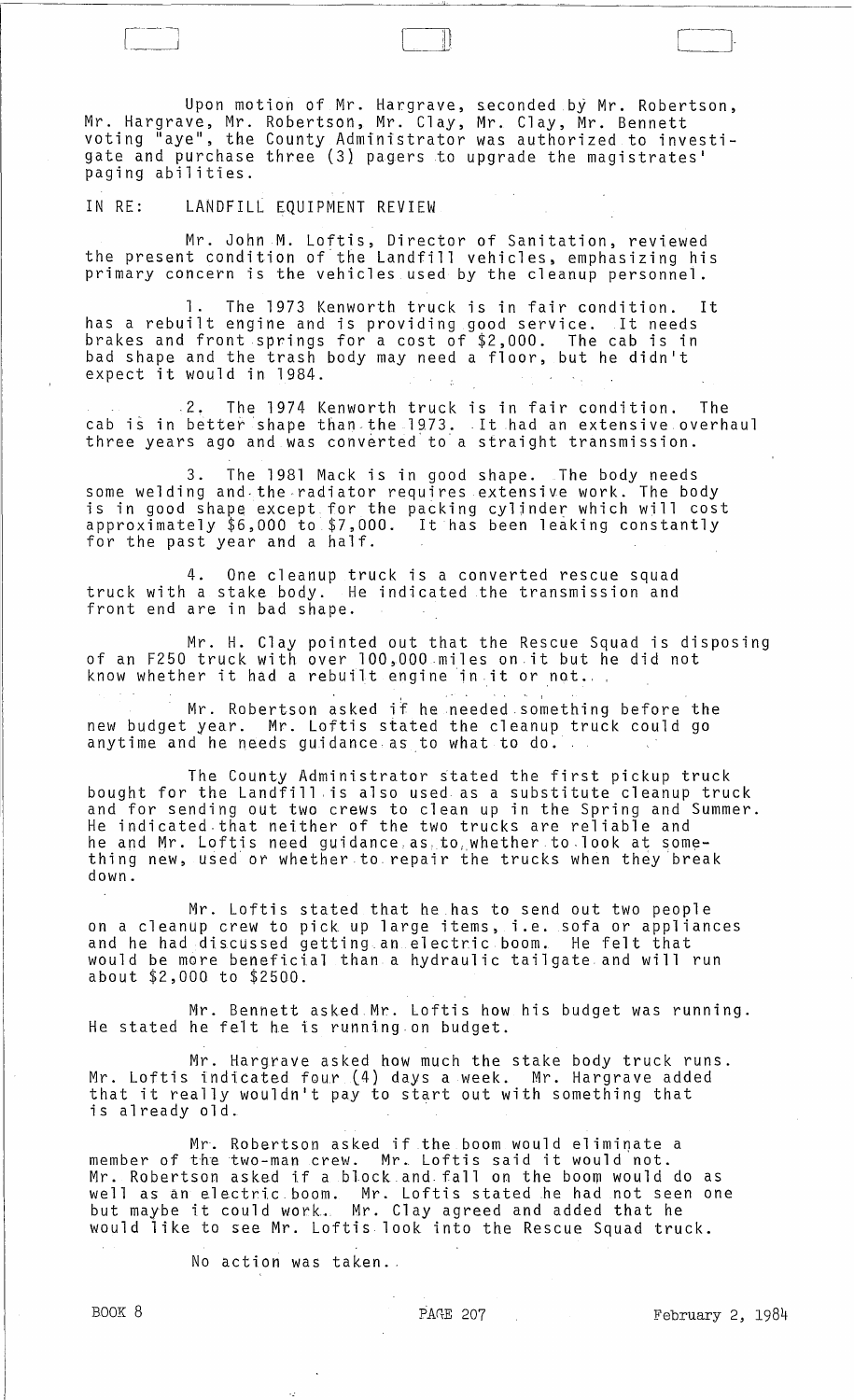IN RE: REAPPOINTMENT--DINWIDDIE INDUSTRIAL DEVELOPMENT AUTHORITY

Upon motion of Mr. A. Clay, seconded by Mr. Hargrave, Mr. Clay, Mr. Hargrave, Mr. Clay, Mr. Robertson, Mr. Bennett voting "aye", Mr. Wayne Barnes was reappointed to the Dinwiddie Industrial Development Authority, term expiring February 5, 1988.

IN RE: DINWIDDIE INDUSTRIAL DEVELOPMENT AUTHORITY--RESIGNATION OF FRANKLIN HALL

Mr. Franklin Hall's term on the Dinwiddie Industrial Development Authority does not expire until February 5, 1985; however, since he has moved to Prince George County, Mr. Hall submitted his resignation from the Authority.

Since this appointment is from Mr. A. Clay's area, he asked that it be postponed until he can contact his nominee.

IN RE: JUNIOR HIGH SCHOOL CHLORINATOR

The County Administrator advised the Board that the Water Authority has begun work on the chlorinator at the Junior High School.

IN RE: JAIL ROOF REPAIRS

The County Administrator advised the Board that emergency repairs to the roof of the Jail would cost approxi- mately \$1200.

IN RE: BARTLETT & GATES--AUTHORIZATION TO PAY BILLS UPON RECEIPT

The County Administrator stated that the County has been paying the fuel bills once a month at the regular bill paying time, which is the meeting in the middle of the month. There has been a change in the way the oil companies are billing the carriers and they have a five to seven day turnaround time now. Therefore, the County's carrier, Bartlett & Gates, has requested assistance from the County asking that their bills be paid upon receipt, which will probably be twice a month. In the past, if the bill was received after the middle of the month meeting, it would be held until the middle of the following month.

Upon motion of Mr. Robertson, seconded by Mr. H. Clay, Mr. Robertson, Mr. Clay, Mr. Clay, Mr. Hargrave, Mr. Bennett voting "aye", payment of the fuel bills from Bartlett and Gates for the County is authorized upon receipt of the bill.

IN RE: INFORMATION

The following information was included in the Board material for this meeting:

- 1. Letter from NACO concerning the Association finances.
- 2. Recap of the North entrance road to the Administration building.
- 3. Memo concerning adjustments to Basic Aid for schools.

## IN RE: EXECUTIVE SESSION

Upon motion of Mr. H. Clay, seconded by Mr. A. Clay, Mr. Clay, Mr. Clay, Mr. Robertson, Mr. Hargrave, Mr. Bennett voting<br>"aye", pursuant to Section 2.1-344(1) and (6) of the Virginia<br>Freedom of Information Act, the Board moved into Executive Session at 2:44 P.M. to discuss legal and personnel matters.

The meeting reconvened into Open Session at 3:53 P.M.

j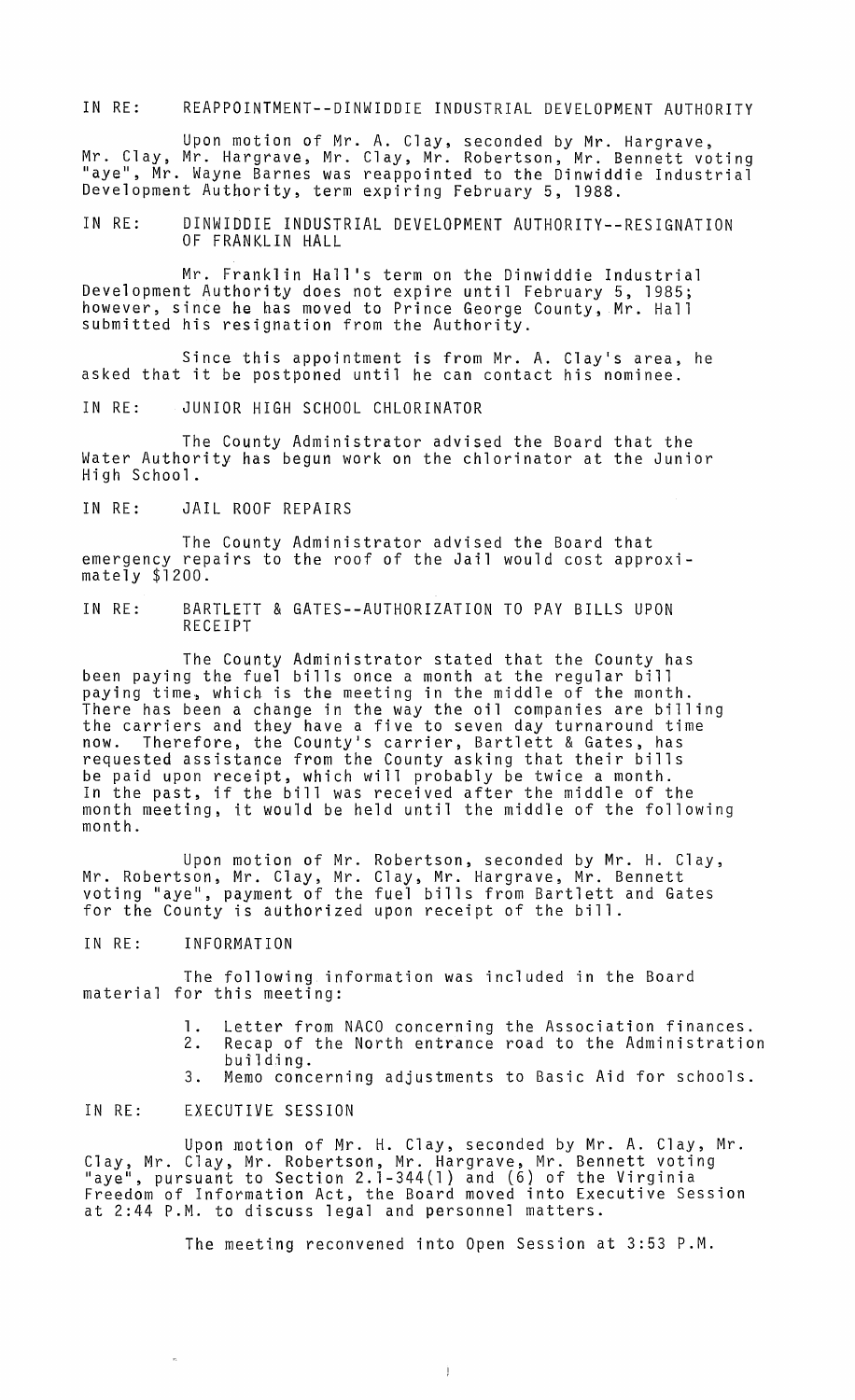## IN RE: ADJOURNMENT

Upon motion of Mr. Hargrave, Mr. Hargrave, Mr. Robertson, Mr. Clay, voting "aye", the meeting adjourned at Upon motion of Mr. Hargrave, seconded<br>ave, Mr. Robertson, Mr. Clay, Mr. Clay<br>ye", the meeting adjourned at 3:54 P.M<br>6.S. seconded by Mr. Robertson, Mr. Clay, Mr. Bennett  $3:54$  P.M.

<u>(Dernell J/</u>

ATTEST: W.C. KNOTT